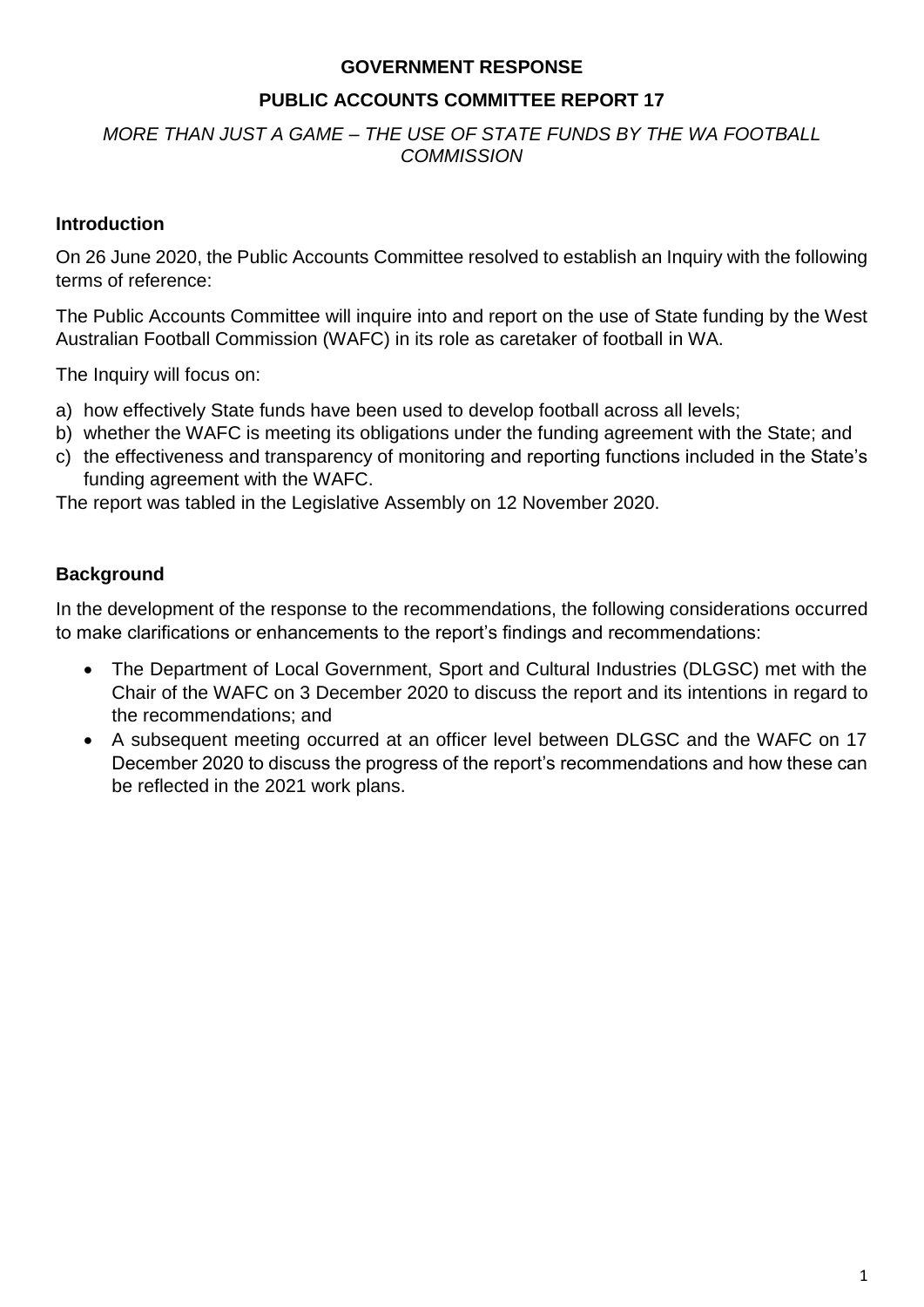#### **Table of Recommendations**

## **Chapter 1 – Background – and some concerns about interference and misleading information**

| <b>Recommendation</b>                                                                                                                                                                                                                                                                                                                                                                                                                                                                 | <b>DLGSC Response</b>                                                                                                                                                                                                                                                                          |
|---------------------------------------------------------------------------------------------------------------------------------------------------------------------------------------------------------------------------------------------------------------------------------------------------------------------------------------------------------------------------------------------------------------------------------------------------------------------------------------|------------------------------------------------------------------------------------------------------------------------------------------------------------------------------------------------------------------------------------------------------------------------------------------------|
| <b>Recommendation 1</b><br>Page 3<br>To deliver the greatest accountability and assurance to<br>Parliament and the public, the Minister for Sport and Recreation<br>(the Minister) and the Department of Local Government, Sport<br>and Cultural Industries (DLGSC), as the State's representatives<br>in the major football funding agreement, should work closely with<br>the WA Football Commission (WAFC) to monitor the<br>implementation of the recommendations in this report. | Supported, to the extent of the use of<br>the funds from the Football Agreement.<br>There are specific elements within the<br>Agreement where Venues West as the<br>Owner Agency of the Perth Stadium and<br>the party responsible for the<br>management of the same have a<br>responsibility. |
| <b>Recommendation 2</b><br>Page 7                                                                                                                                                                                                                                                                                                                                                                                                                                                     | Left Intentionally blank                                                                                                                                                                                                                                                                       |
| The WAFC should continue to provide oversight and<br>governance to football in WA.                                                                                                                                                                                                                                                                                                                                                                                                    |                                                                                                                                                                                                                                                                                                |
| <b>Recommendation 3</b><br>Page 19                                                                                                                                                                                                                                                                                                                                                                                                                                                    | Left Intentionally blank                                                                                                                                                                                                                                                                       |
| The WAFC should make concerted efforts to educate its staff<br>and Commissioners on the propriety of public<br>pronouncements and at all times behaving ethically and with<br>full recognition of the limitations inherent in their role as<br>Commissioners.                                                                                                                                                                                                                         |                                                                                                                                                                                                                                                                                                |

# **Chapter 2 – Football has a strong self**‐**funding ideology, but State funding is central to its well**‐**being**

| <b>Recommendation</b>                                                                                                                                                                                                                                                                                                                                                | <b>DLGSC Response</b> |
|----------------------------------------------------------------------------------------------------------------------------------------------------------------------------------------------------------------------------------------------------------------------------------------------------------------------------------------------------------------------|-----------------------|
| <b>Recommendation 4</b><br>Page 36<br>The Minister should require more transparent reporting by the<br>WAFC, to increase its accountability to its stakeholders. This<br>should include at the minimum more openness about its staffing,<br>including the numbers of employees, their broad employment<br>areas and the overall cost of their salaries and benefits. | Supported.            |

#### **Chapter 3 – There is an uneasy balance between WAFC's elite talent management and grassroots development**

| <b>Recommendation</b>                                                                                                                                                                                                                                                    | <b>DLGSC Response</b>                                                                                                                                                                                        |
|--------------------------------------------------------------------------------------------------------------------------------------------------------------------------------------------------------------------------------------------------------------------------|--------------------------------------------------------------------------------------------------------------------------------------------------------------------------------------------------------------|
| <b>Recommendation 5</b><br>Page 48<br>The DLGSC should work with WAFC to develop mechanisms to<br>track, monitor, and report on how the appropriate resources are<br>being secured to support the continued growth in all aspects of<br>women's involvement in football. | Supported. The extent of the mechanism<br>and focus on Australian Rules football<br>should not be to the detriment of other<br>sports and should ideally be used to<br>improve the reporting for all sports. |
| <b>Recommendation 6</b><br>Page 51<br>The Minister and the DLGSC should work with the WAFC to<br>explore options to further improve and support junior and youth                                                                                                         | (6-9) Supported. The level of growth and<br>measures will be monitored by the targets<br>that WAFC set in its reporting and DLGSC                                                                            |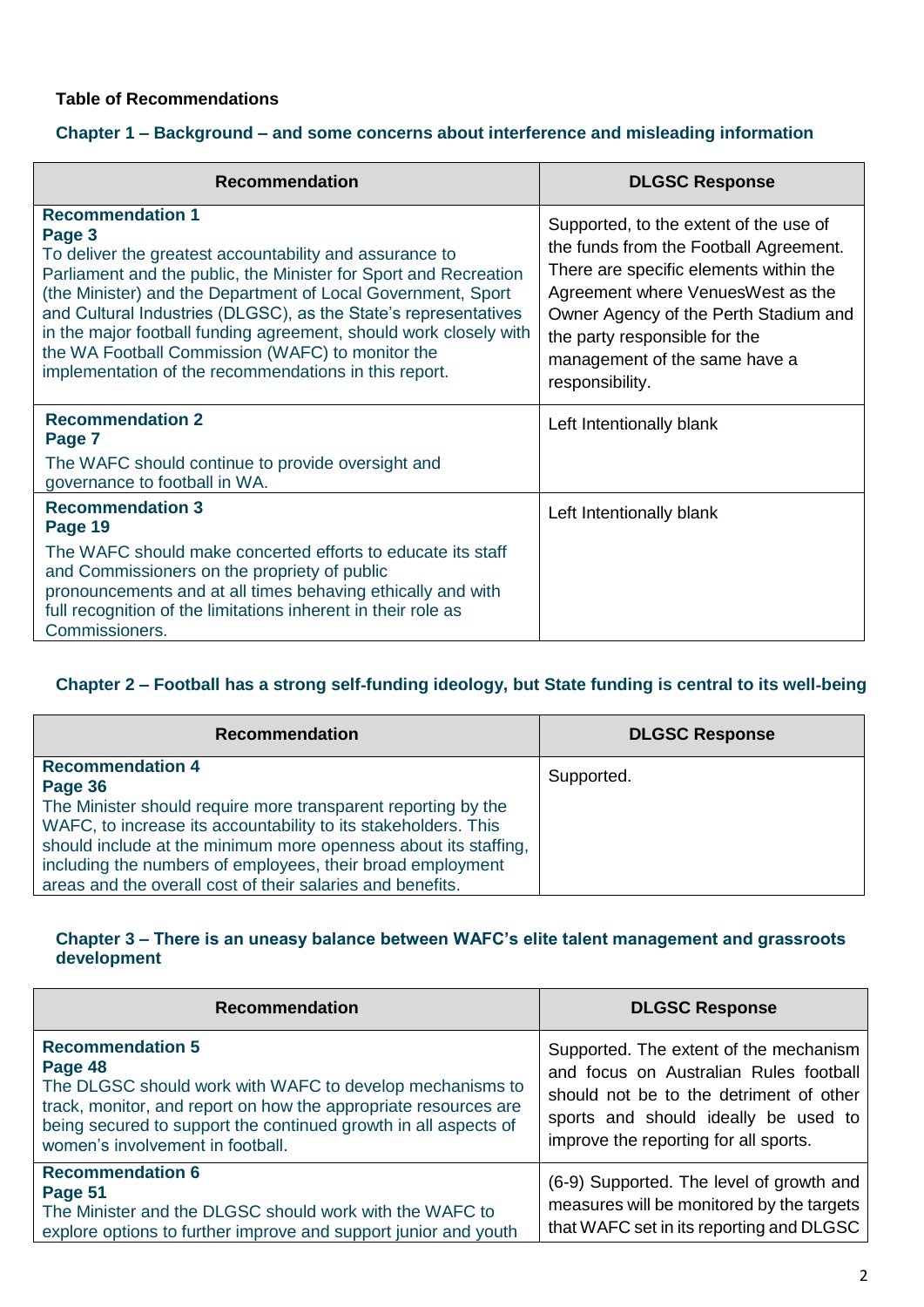| <b>Recommendation</b>                                                                                                                                     | <b>DLGSC Response</b>                                                 |
|-----------------------------------------------------------------------------------------------------------------------------------------------------------|-----------------------------------------------------------------------|
| football development and participation. This includes looking at<br>other ways to work with local clubs and schools in developing<br>strong competitions. | monitor progress<br>will<br>against<br>these<br>targets and measures. |
| <b>Recommendation 7</b>                                                                                                                                   |                                                                       |
| Page 55                                                                                                                                                   |                                                                       |
| The Minister and the DLGSC should work with the WAFC to                                                                                                   |                                                                       |
| explore ways to develop and increase participation in country                                                                                             |                                                                       |
| football. Measures should be put in place to track and report on                                                                                          |                                                                       |
| progress.<br><b>Recommendation 8</b>                                                                                                                      |                                                                       |
| Page 57                                                                                                                                                   |                                                                       |
| The Minister and the DLGSC should work with the WAFC to                                                                                                   |                                                                       |
| ensure adequate measures for further supporting Indigenous                                                                                                |                                                                       |
| football are in place as a future priority for the WAFC. These                                                                                            |                                                                       |
| measures should be tracked and monitored for progress, and                                                                                                |                                                                       |
| periodically reported on.                                                                                                                                 |                                                                       |
| <b>Recommendation 9</b>                                                                                                                                   |                                                                       |
| Page 58                                                                                                                                                   |                                                                       |
| That the Minister and the DLGSC should work with the WAFC to                                                                                              |                                                                       |
| ensure there is continued investment to support expansion of<br>programs promoting all-abilities football.                                                |                                                                       |
| <b>Recommendation 10</b>                                                                                                                                  |                                                                       |
| Page 62                                                                                                                                                   | Left Intentionally blank                                              |
| The WAFC should increase its support to WAFL clubs to assist                                                                                              |                                                                       |
| them repurpose towards community engagement.                                                                                                              |                                                                       |
| <b>Recommendation 11</b>                                                                                                                                  | Supported.<br>However,<br>there<br>is<br>the                          |
| Page 66                                                                                                                                                   | potential to look at more opportunities for                           |
| The Minister for Sport and Recreation and the Minister of                                                                                                 |                                                                       |
| Education and Training should work together to maximise the                                                                                               | physical education and exposure to more                               |
| opportunities for public school footballers to reach their full                                                                                           | sports in the education system rather than                            |
| sporting potential, including looking at resource allocations. In<br>doing so, they should also work with the WAFC to determine the                       | simply a focus on Australian Rules                                    |
| most effective ways in which it can assist.                                                                                                               | football.                                                             |
| <b>Recommendation 12</b>                                                                                                                                  |                                                                       |
| Page 70                                                                                                                                                   | Left Intentionally blank                                              |
| The WAFC should provide mechanisms to ensure that the                                                                                                     |                                                                       |
| WAFL continues to be, and remains sustainable as, the premier                                                                                             |                                                                       |
| State competition.                                                                                                                                        |                                                                       |
| <b>Recommendation 13</b>                                                                                                                                  | Left Intentionally blank                                              |
| Page 70                                                                                                                                                   |                                                                       |
| That the WAFC coordinate with member and Affiliate clubs and<br>leagues to devolve its service and delivery functions to the                              |                                                                       |
| appropriate stakeholder. As part of this, the WAFC should work                                                                                            |                                                                       |
| with the WAFL clubs to:                                                                                                                                   |                                                                       |
| More fully involve them in talent and junior development,<br>$\bullet$                                                                                    |                                                                       |
| in order to strengthen WAFL clubs' connection with their                                                                                                  |                                                                       |
| communities.                                                                                                                                              |                                                                       |
| Shift control of the Colts competition back to the WAFL<br>$\bullet$                                                                                      |                                                                       |
| clubs.                                                                                                                                                    |                                                                       |
|                                                                                                                                                           |                                                                       |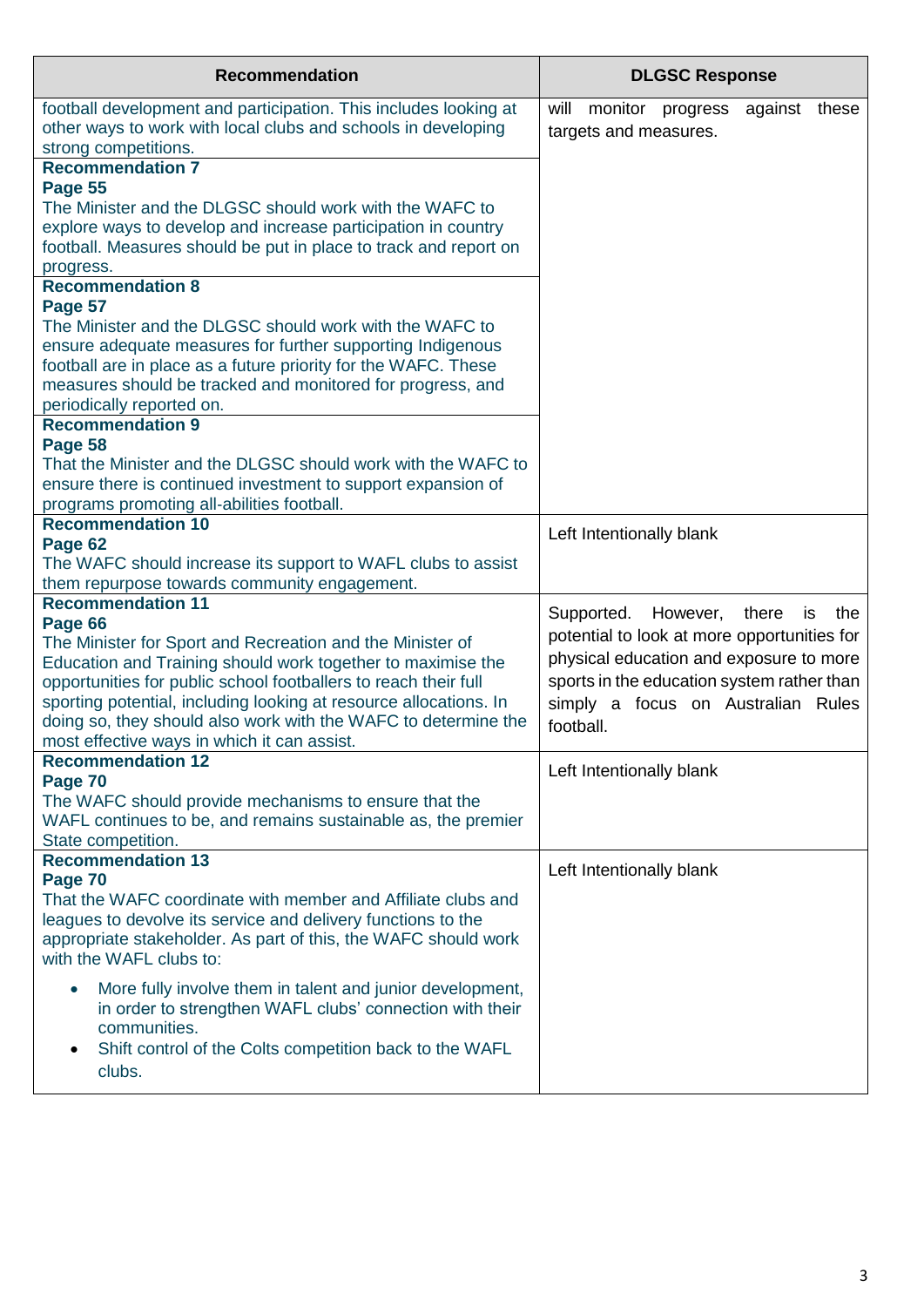| <b>Recommendation</b>                                                                                                                                                                                                                                                                                                                                                                                              | <b>DLGSC Response</b>                                                                                                                                                                                          |
|--------------------------------------------------------------------------------------------------------------------------------------------------------------------------------------------------------------------------------------------------------------------------------------------------------------------------------------------------------------------------------------------------------------------|----------------------------------------------------------------------------------------------------------------------------------------------------------------------------------------------------------------|
| <b>Recommendation 14</b><br>Page 70<br>That the Minister and the DLGSC monitor the WAFC's<br>responses to the recommendations. If they deem the action<br>taken by the WAFC to be insufficient, the Minister and the<br>DLGSC should reconsider funding arrangements (both the 10-<br>year term under the WAFC Funding Agreement, and the other<br>funding available to the WAFC as a State Sporting Association). | Supported.                                                                                                                                                                                                     |
| <b>Recommendation 15</b><br>Page 74<br>To ensure greater player welfare and support, the DLGSC<br>should work with the WAFC to develop rigorous mechanisms to<br>track and report on the development of draftees throughout their<br>careers, and gather data on the number of players who drop out<br>of football, especially the AFL, and the reasons for this.                                                  | Supported. Following the determination of<br>players welfare and support outcome by<br>WAFC and DLGSC this will be monitored<br>and reported through the requirements of<br>7.3 of the WAFC Funding Agreement. |
| <b>Recommendation 16</b><br>Page 76<br>The DLGSC and WAFC should work together to arrive at a more<br>appropriate older drafting age to promote to the AFL,<br>recognising the benefits of allowing draftees greater<br>development as individuals rather than merely as footballers.                                                                                                                              | The DLGSC and the WAFC can work<br>towards this outcome. The mechanism to<br>achieve this requires further<br>consideration.                                                                                   |

#### **Chapter 4 – The process to elect the WAFC board is complex, and unreflective of WA football as a whole**

| <b>Recommendations</b>                                                                                                                                                                                                                                                                                                                                                                                                                                                                       | <b>DLGSC Response</b>    |
|----------------------------------------------------------------------------------------------------------------------------------------------------------------------------------------------------------------------------------------------------------------------------------------------------------------------------------------------------------------------------------------------------------------------------------------------------------------------------------------------|--------------------------|
| <b>Recommendation 17</b><br>Page 88<br>The WAFC Constitution should be amended so that:<br>Commissioners cannot be members of the WAFC.<br>$\bullet$<br>Affiliates become members of the WAFC.                                                                                                                                                                                                                                                                                               | Left Intentionally blank |
| <b>Recommendation 18</b><br>Page 88<br>The WAFC should reform the board's nomination and election<br>processes to ensure it more fully represents the various<br>stakeholders and the wider football community, including the need<br>for greater representation from the various Affiliates.<br>Suggested reforms include:<br>Existing Commissioners should have no role to play in<br>$\bullet$<br>appointing new Commissioners.<br>There should be term limits on WAFC board<br>$\bullet$ | Left Intentionally blank |
| appointments.<br>Employees of WAFC, the two AFL Clubs, and the WAFL<br>$\bullet$<br>clubs and Affiliates should not be able to be appointed as<br>Commissioners.                                                                                                                                                                                                                                                                                                                             |                          |
| <b>Recommendation 19</b><br>Page 88<br>Any appointed Commissioner, while they may be a<br>'representative' of the 'body' that nominated them, must operate<br>with full cognisance that they have an obligation to make<br>decisions in the interest of football in WA. To facilitate this, all<br>incoming Commissioners should receive appropriate board<br>training.                                                                                                                      | Left Intentionally blank |